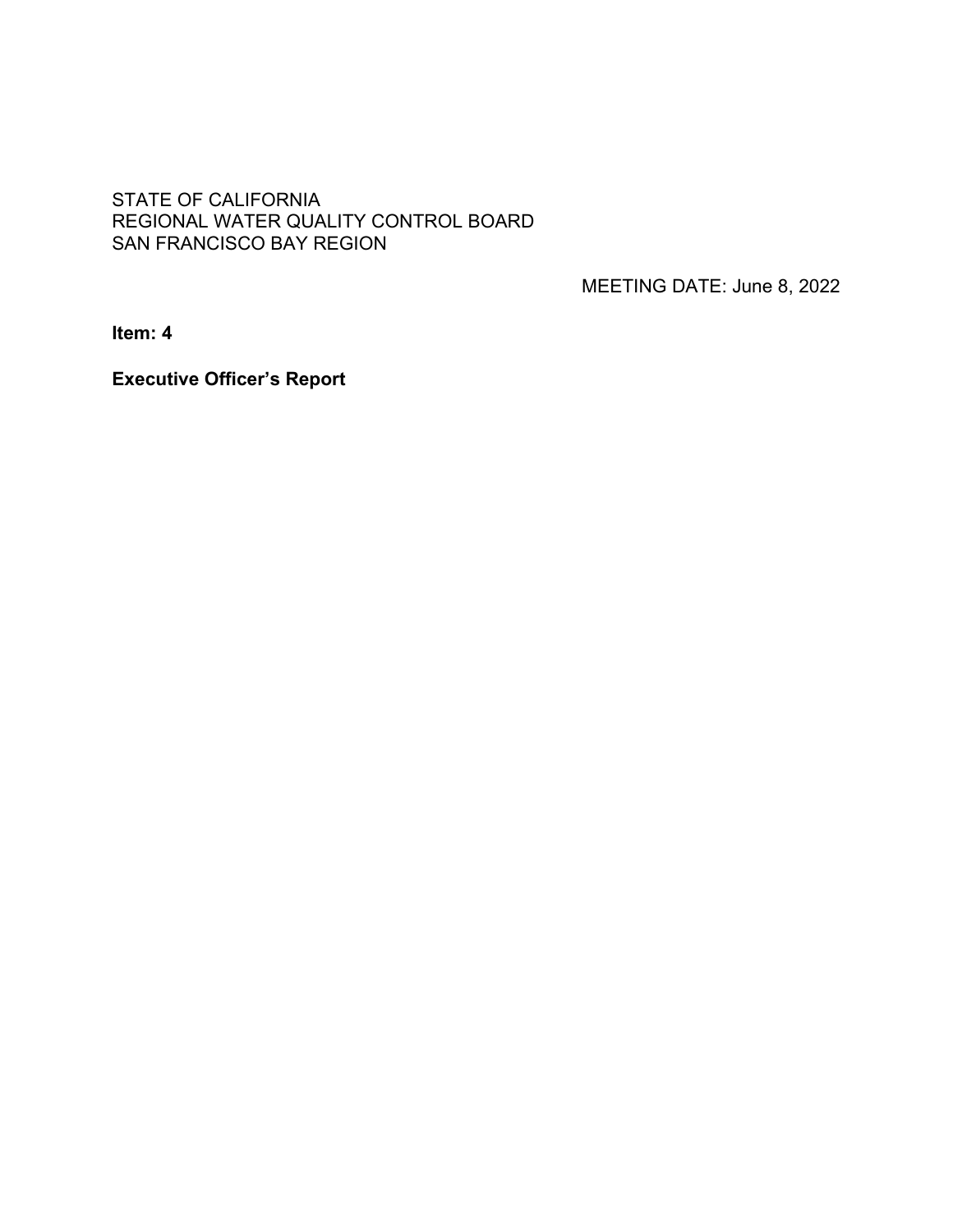# Executive Officer's Report June 1, 2022

Items in this Report (Author[s])

## Table of Contents

| 401 Water Quality Certification Applications Received (Abigail Smith) 6 |  |
|-------------------------------------------------------------------------|--|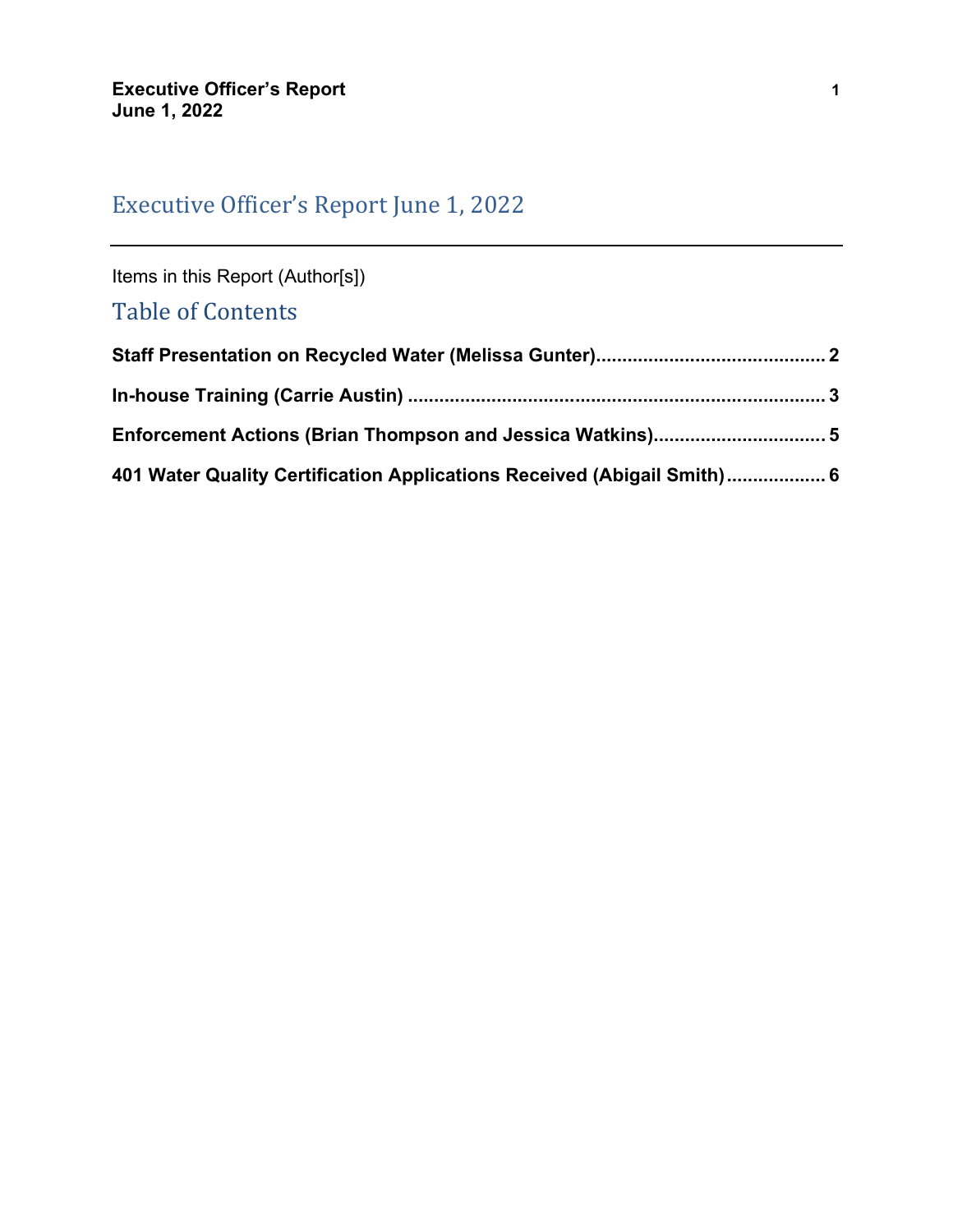#### **Executive Officer's Report 2 June 1, 2022**

#### <span id="page-2-0"></span>**Staff Presentation on Recycled Water (Melissa Gunter)**

On May 11, Melissa Gunter (Watershed Management Division) presented on recycled water in the San Francisco Bay Region and State level to representatives from EPA Region 9, Hawaii Department of Health, and the [Hawai'i Community Foundation](https://www.hawaiicommunityfoundation.org/strengthening/fresh-water) at the EPA Region 9 office. The Hawaii Department of Health is working on setting up a recycled water program based on expanding interest in water reuse and were interested in discussing how the Regional Water Board regulates facilities that produce recycled water. One of the Department of Health's water protection goals as stated in the 2019 [Water Quality Plan](https://health.hawaii.gov/water/files/2019/03/FINAL-DOH-Water-Quality-Plan-2019.pdf) is to increase water reuse statewide. The Hawai'i Community Foundation's Wai Maoli Hawai'i [Fresh Water Initiative](https://issuu.com/hcfhawaii/docs/06_hcf_hawaiifreshwaterinitiativereport2021_1_?fr=sODMyMDIwODc4Mjk) includes groundwater recharge and water reuse as targets to achieve water security.

The presentation covered topics such as recycled water treatment, uses, and project types, the [Recycled Water Policy](https://www.waterboards.ca.gov/board_decisions/adopted_orders/resolutions/2018/121118_7_final_amendment_oal.pdf), and results of the statewide volumetric reporting of wastewater and recycled water produced (see Figure 1). The presentation also addressed permitting approaches and regulatory mechanisms such as the California Code of Regulations Title 22 Water Recycling Criteria, and Senate Bill 966 , which requires that the State Water Board develop regulations for risk-based water quality standards for the onsite treatment and reuse of various water sources for non-potable uses. Funding sources, such as the newly allocated Budget Act of 2021 for Groundwater Cleanup and Water Recycling projects, and water recycling challenges and solutions were also highlighted. Topics of discussion that may lead to future collaborations included onsite treatment and reuse, reverse osmosis concentrate management, groundwater recharge, and direct potable reuse. Many of the topics discussed built upon the [September 2020 Staff Summary Report.](https://www.waterboards.ca.gov/rwqcb2/board_info/agendas/2020/September/7_ssr.pdf)



Figure 1: 2019 and 2020 wastewater and recycled water volume comparison

bacca Grasur and -Shiel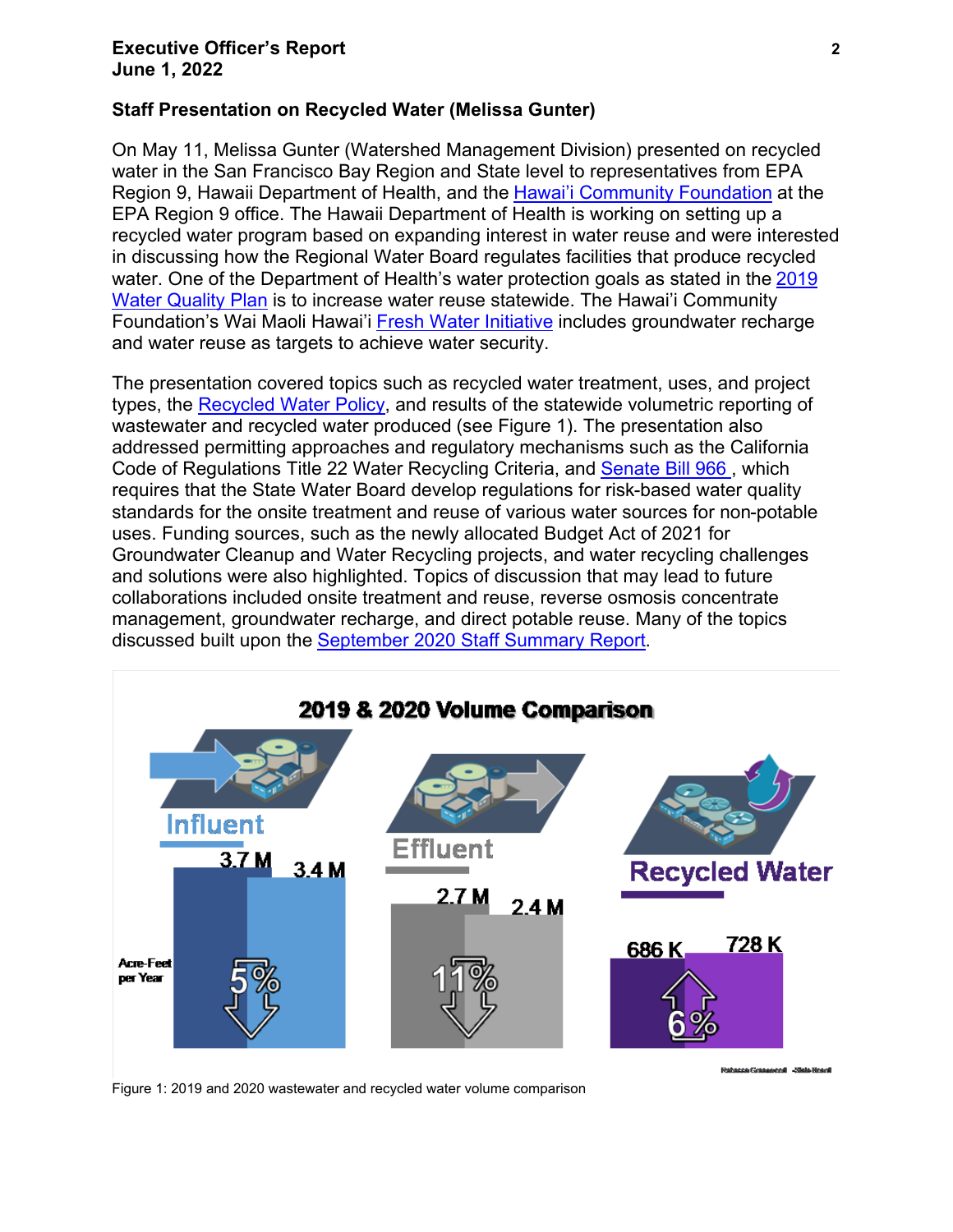#### **Executive Officer's Report 3 June 1, 2022**

### <span id="page-3-0"></span>**In-house Training (Carrie Austin)**

After a two-year hiatus due to the COVID-19 pandemic, we were pleased to venture out to the field to see our work. Jacob Henry (main organizer), Yemia Hashimoto (MC), David Elias (Section Lead) from the Groundwater Division, and Brian Wines (Engineer) and Agnes Farres (Senior Environmental Scientist) from the Watershed Division took us to Alameda Point. This is the former Alameda Naval Air Station that operated from 1947 and closed in 1997.

The field trip covered many aspects of our work: municipal solid waste landfill and Bay fill, a range of contaminants (radiation, fuels, solvents, PCBs, and many mixed wastes), several contaminated media (sediment, soil, and groundwater), urban stormwater runoff, and wetlands restoration.

We observed several project areas starting with the Seaplane Lagoon where cleanup was accomplished by dredging sediments contaminated with PCB and radiation. We next walked around the redeveloped ferry parking lot and residential areas to observe stormwater management. The stormwater best management practices were not only review of architectural designs and seeing their mature installation, but discussion of the human factor. In this case, pleasing aesthetics leverages the human factor of appreciation and careful maintenance.



Brian Wines talking to staff and Board Member Hacker about the vegetated stormwater treatment and infiltration ponds. Here the landscape architect has installed a variety of amenities (e.g., benches at left), shapes (the path meanders past different shapes and sizes rather than narrow rectangles), and great variety of handsome vegetation. These pleasing aesthetics yield more careful maintenance. Photo by Cleet Carlton.

The United States Navy provided us with access past two locked gates to the tip of Alameda Point. We observed municipal solid waste landfill at the edge of the Bay and several cleanup sites. We learned that historically freshwater wetlands also existed at the edge of the Bay, and some are established here. Willows in one of these freshwater wetlands provide habitat for predators of the endangered Least tern. The U.S. Fish and Wildlife is requiring that willows be removed to protect the Least tern breeding colony.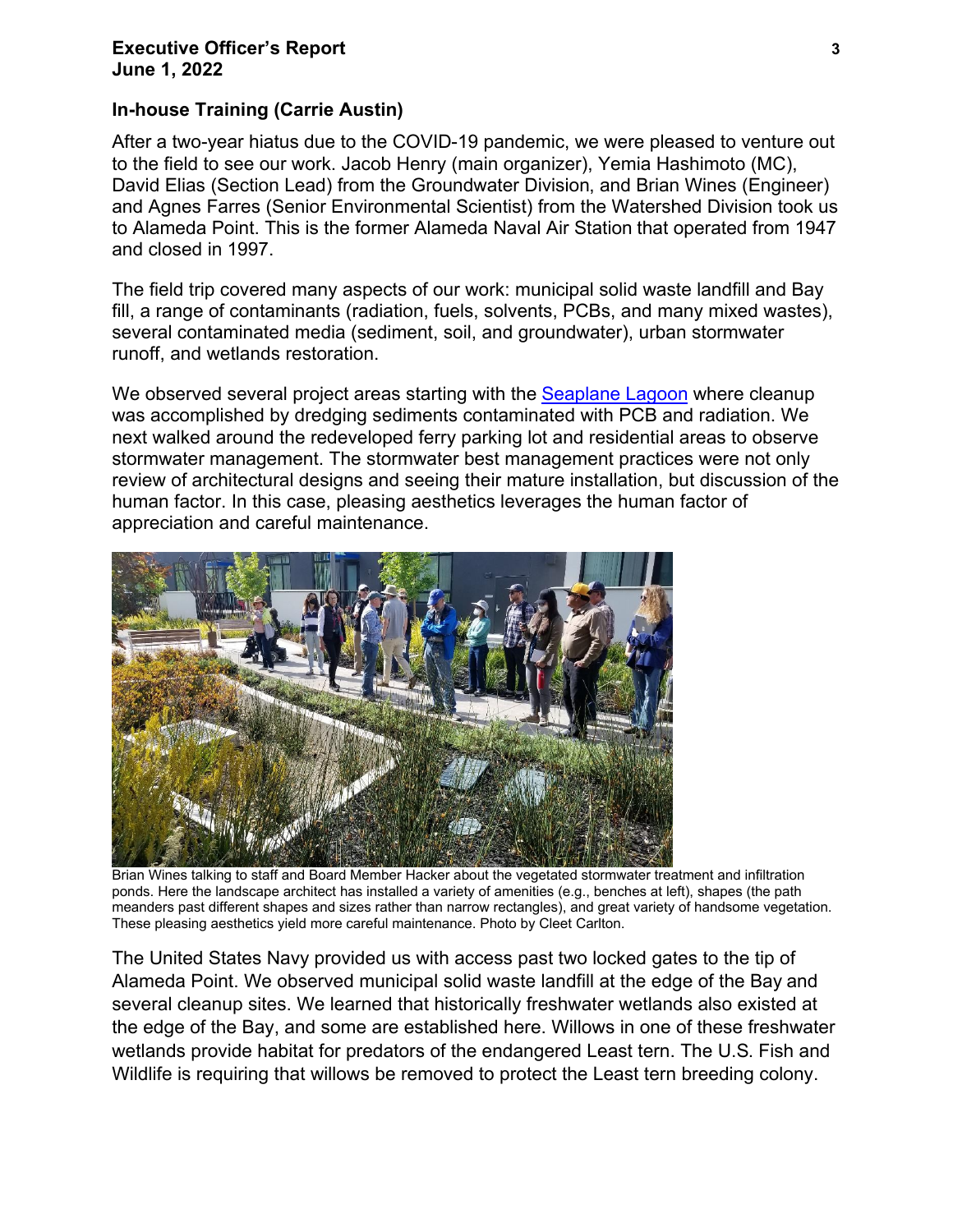#### **Executive Officer's Report 4 June 1, 2022**

Many breeding birds are a testament to effectiveness of site cleanup and wetlands restoration. On our drive out to the tip a Caspian tern flew overhead with a fish in its bill, and throughout the field trip many Caspian terns flew overhead on their way to and from fishing in the Bay. Also on our drive out to the tip, we passed by a colony of about 2,000 nesting seagulls.



At the tip of Alameda Point, nesting seagulls and metal sheeting at edge of landfill. Photo by Cleet Carlton.

Bird breeding is so successful that our route and stops had to be reorganized twice in the weeks leading up to the field trip. Breeding California Least terns on a former runway meant that we could not access Veterans' Affairs owned property but instead peered through the chain link fence and saw a heron building its nest in a cypress tree.

We will now take a summer break from training. It has been my (Carrie's) pleasure to serve as chairperson of this committee for the last several years because I think these trainings demonstrate our office's commitment to professional development and keeping on the cutting edge of technical advancements. Happily, I will be retired before the office resumes In-house Training sessions in the fall.



Staff of the San Francisco Regional Water Quality Control Board at the tip of Alameda Point, May 2022.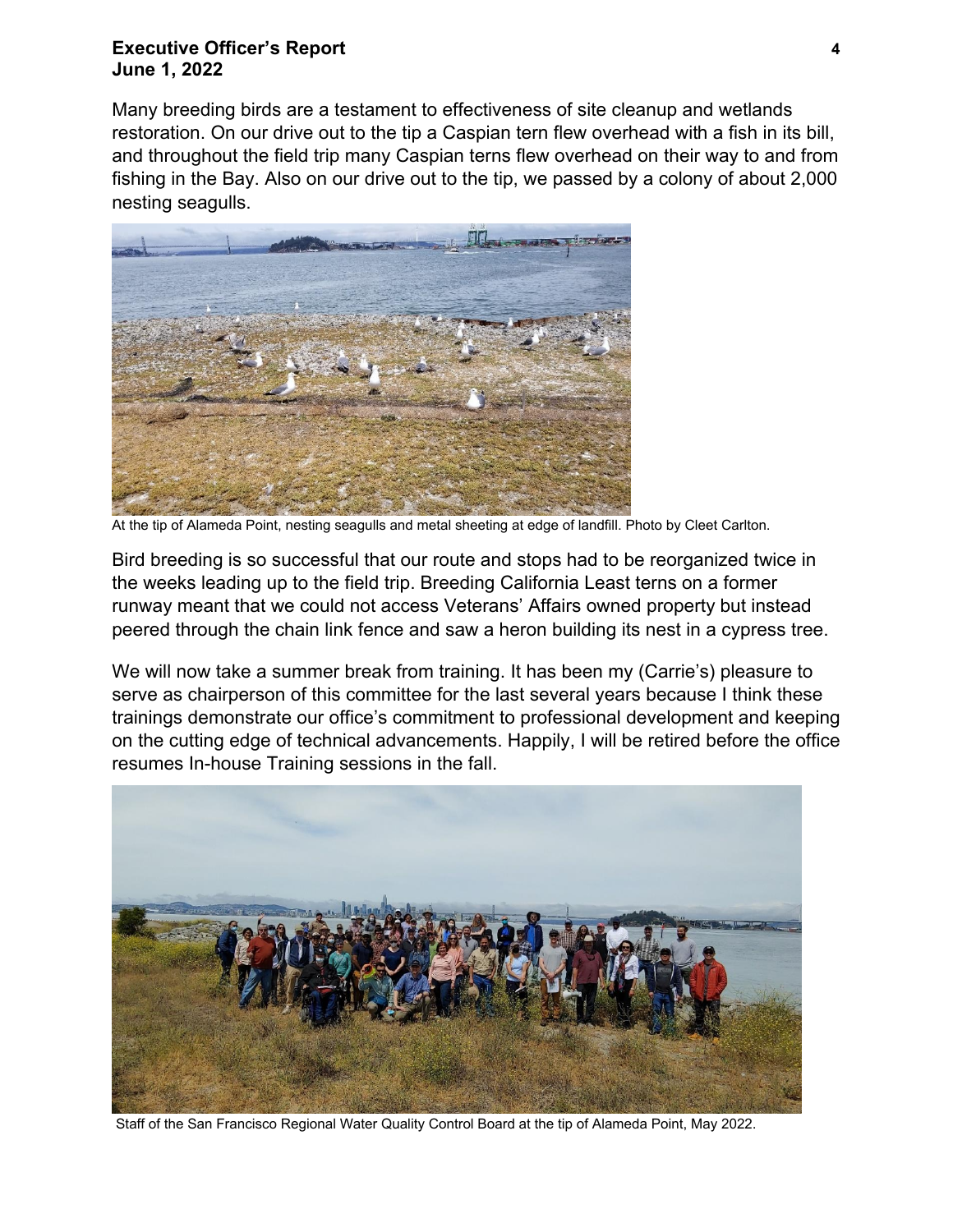## <span id="page-5-0"></span>**Enforcement Actions (Brian Thompson and Jessica Watkins)**

The following table shows the proposed enforcement action since May's report. As the proposed settlement is pending and could come before the Regional Water Board, ex parte communications are not allowed. Please refer to the [Pending Enforcement](http://www.waterboards.ca.gov/sanfranciscobay/public_notices/pending_enforcement.shtml)  [Liabilities and Penalties](http://www.waterboards.ca.gov/sanfranciscobay/public_notices/pending_enforcement.shtml) webpage for more information on the details of the alleged violations and proposed settlement.

### *Proposed Settlement*

The following is noticed for a 30-day public comment period. If no significant comment is received by the deadline, the Executive Officer will sign an order implementing the settlement.

| <b>Discharger</b> | Violation(s)                                                                                                                                       | <b>Proposed</b><br><b>Penalty</b> | <b>Comment Deadline</b> |
|-------------------|----------------------------------------------------------------------------------------------------------------------------------------------------|-----------------------------------|-------------------------|
| <b>LLC</b>        | Unauthorized discharge of<br>Mission Valley Rock Co.,   41,000 gallons of sediment-<br>laden process wastewater to<br>waters of the United States. | \$368,9401                        | June 23, 2022           |

<sup>1</sup> The penalty includes \$184,470 to fund a Regional Monitoring Program project named "High-Speed Mapping of Water Quality Parameters on the Eastern Shoal of South San Francisco Bay." The Regional Monitoring Program is managed by the San Francisco Estuary Institute to collect water quality information in support of management decisions to restore and protect beneficial uses of the Region's waters.